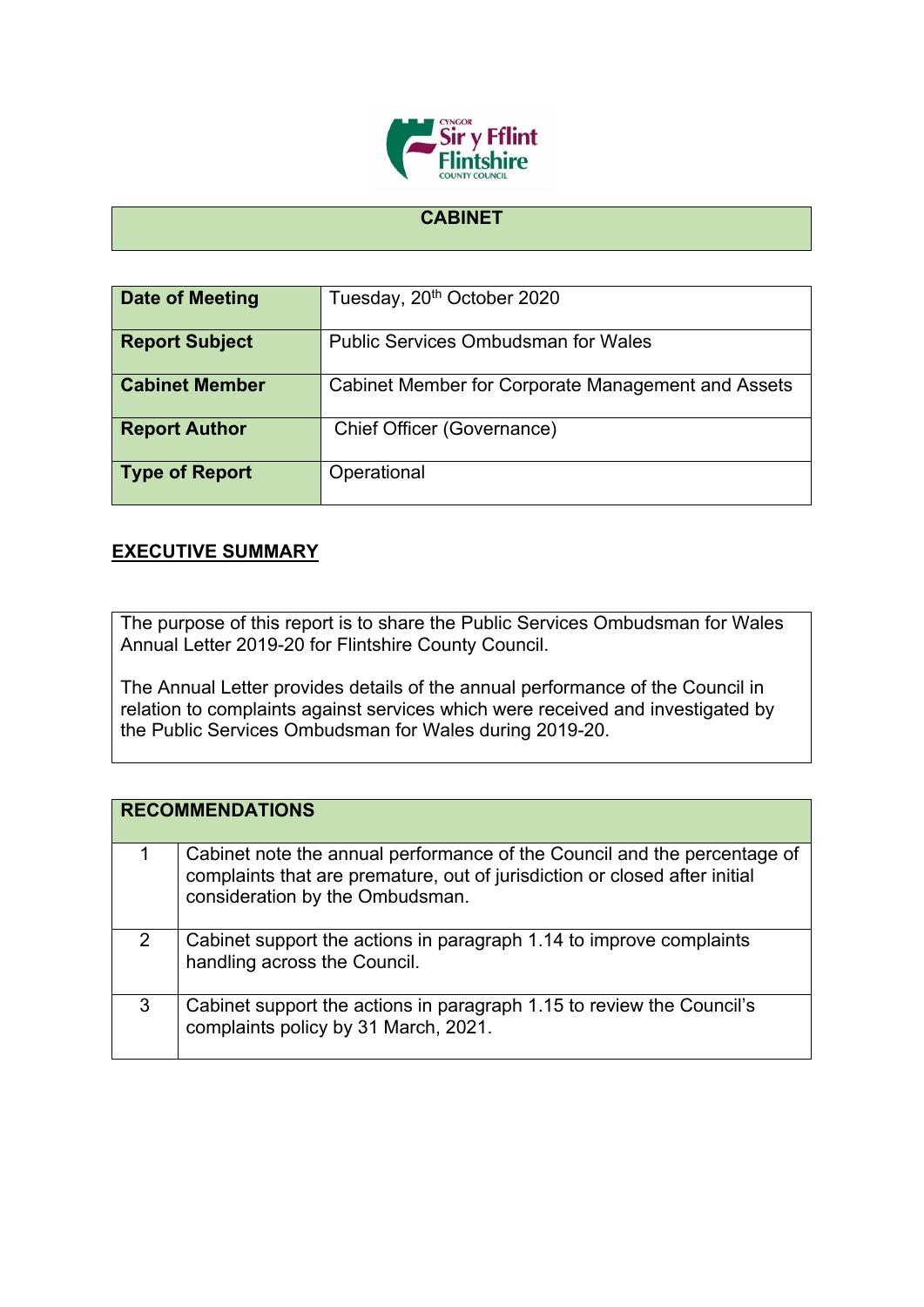## **REPORT DETAILS**

| 1.00 | <b>EXPLAINING THE ANNUAL LETTER 2019-20</b>                                                                                                                                                                                                                                                                                                                                                                                                                                                                                                               |
|------|-----------------------------------------------------------------------------------------------------------------------------------------------------------------------------------------------------------------------------------------------------------------------------------------------------------------------------------------------------------------------------------------------------------------------------------------------------------------------------------------------------------------------------------------------------------|
| 1.01 | The Public Services Ombudsman for Wales ("Ombudsman") published his<br>Annual Letter on performance as part of his Annual Report and Accounts<br>in September 2020.                                                                                                                                                                                                                                                                                                                                                                                       |
| 1.02 | The number of complaints received by the Ombudsman about Local<br>Authorities across Wales decreased by 2.4% in 2019-20. The<br>Ombudsman had to intervene in (uphold, settle or resolve early) a smaller<br>proportion of the cases closed: 13% compared to 15% in 2018-19. This<br>provides complainants with appropriate and timely remedies avoiding the<br>need for the Ombudsman to fully investigate complaints.                                                                                                                                   |
| 1.03 | Appendix 1 is a full copy of the Annual Letter detailing the Council's<br>performance and comparative data. The following paragraphs provide a<br>summary of performance and additional context in response to the<br>findings.                                                                                                                                                                                                                                                                                                                           |
| 1.04 | Section A - 61 complaints were made against the Council in 2019-20<br>which is an increase of 11 on the previous year and higher than the Welsh<br>average of 40. However, a high percentage of complaints (80%) were<br>premature, out of jurisdiction or closed after initial consideration by the<br>Ombudsman. The Council actively promote the role of the Ombudsman in<br>accordance with its complaints policy and to provide independent scrutiny<br>when complainants are dissatisfied.                                                          |
| 1.05 | <b>Section B</b> – Planning received the highest volume of complaints $(14)$ in<br>2019-20 accounting for 22.95% of all cases against the Council. However,<br>it should be noted that the number of complaints reduced from 18 to 14<br>compared to 2018-19.                                                                                                                                                                                                                                                                                             |
| 1.06 | <b>Section C</b> – of the complaints that were received against the Council:                                                                                                                                                                                                                                                                                                                                                                                                                                                                              |
|      | 54% of complaints were premature meaning complainants had not<br>exhausted the Council's complaints procedure before approaching<br>the Ombudsman or out of jurisdiction;<br>26% of complaints were closed after initial consideration;<br>8% of complaints were resolved through early resolution which<br>means the Council agreed to take certain steps locally to avoid<br>investigation;<br>2 reports were issued with upheld in whole or in part decisions<br>$\bullet$<br>compared to 5 the previous year;<br>1 public interest report was issued. |
| 1.07 | <b>Section D</b> – the number of complaints that required intervention by the<br>Ombudsman reduced by 50% in 2019-20. The number fell from 16 to 8<br>compared to 2018-19 and is aligned to the Welsh average.                                                                                                                                                                                                                                                                                                                                            |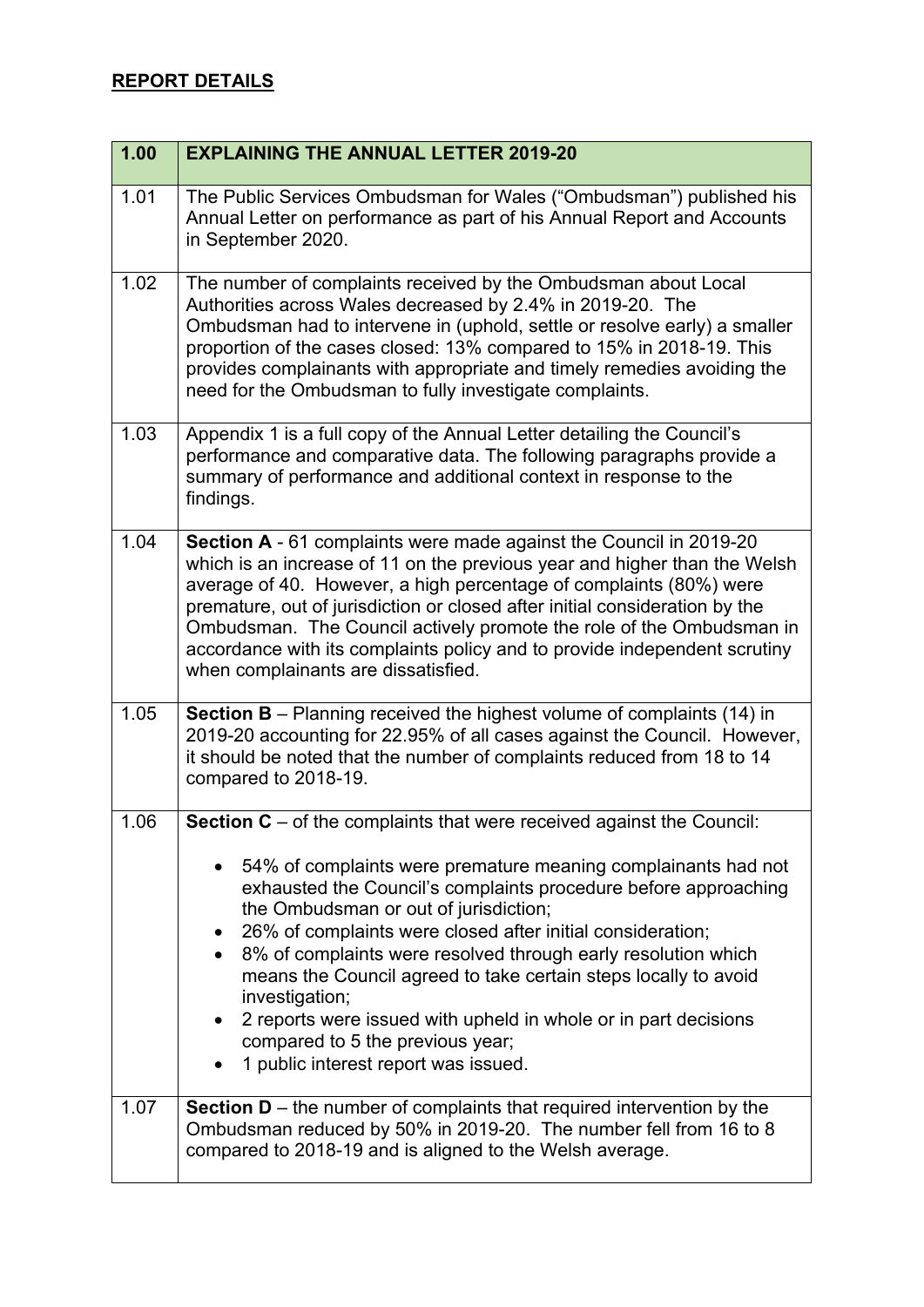| 1.08 | <b>Section E</b> – there were two complaints made to the Ombudsman in<br>respect of Member Code of Conduct. One was closed after initial<br>consideration and the other was referred to Adjudication Panel.                                                                                                                                                                                                        |
|------|--------------------------------------------------------------------------------------------------------------------------------------------------------------------------------------------------------------------------------------------------------------------------------------------------------------------------------------------------------------------------------------------------------------------|
| 1.09 | <b>Section F</b> $-$ 14 complaints were made against Town and Community<br>Town Councils which is a reduction on the previous year (18 in 2018-19).                                                                                                                                                                                                                                                                |
| 1.10 | The Public Services Ombudsman (Wales) Act 2019                                                                                                                                                                                                                                                                                                                                                                     |
|      | The Public Services Ombudsman (Wales) Act 2019 achieved Royal<br>Assent in July 2019 which means Wales is the first Ombudsman's office in<br>the UK to have full and operational powers to drive systemic improvement<br>of public services through investigations on our 'own initiative' and the<br>Complaints Standards role.                                                                                   |
| 1.11 | During 2019-20, the Council engaged positively with the new Complaints<br>Standards powers by submitting data to the Complaints Standards<br>Authority (CSA) about the complaints handled by the Council. This will<br>help us to learn more about the complaints landscape in Wales and drive<br>improvement in public services for citizens in Wales. The data submitted<br>by Local Authorities in Wales shows: |
|      | • Over 13,000 complaints were recorded by Local Authorities in 2019-<br>20;                                                                                                                                                                                                                                                                                                                                        |
|      | • Nearly half (42%) of those complaints were upheld in full or in part;<br>About 80% (79.51%) were investigated within 20 working days;<br>About 7% (6.91%) of all complaints ended up being referred to<br>PSOW.                                                                                                                                                                                                  |
| 1.12 | <b>Improving complaints handling</b>                                                                                                                                                                                                                                                                                                                                                                               |
|      | The Ombudsman has highlighted that complaints handling remains one of<br>the main subjects of complaints to his office (9% of complaints in 2019-20).<br>The Council completed a number of actions in 2019-20 to improve<br>complaints handling but others were postponed due to the Coronavirus<br>pandemic and reprioritisation of resources.                                                                    |
| 1.13 | The following actions were completed in 2019-20 to improve complaints<br>handling:                                                                                                                                                                                                                                                                                                                                 |
|      | Introduction of house-style letters and improved guidance for<br>employees;<br>Targeted training sessions with Planning officers to learn lessons<br>from Ombudsman decisions in 2018-19 including:<br>• Validation training<br>• Report writing guidance<br>• Sign off guidance<br>• Delegated or Committee report                                                                                                |
|      | Enforcement training for officers and Members<br>New protocol for allocating and escalating planning<br>complaints                                                                                                                                                                                                                                                                                                 |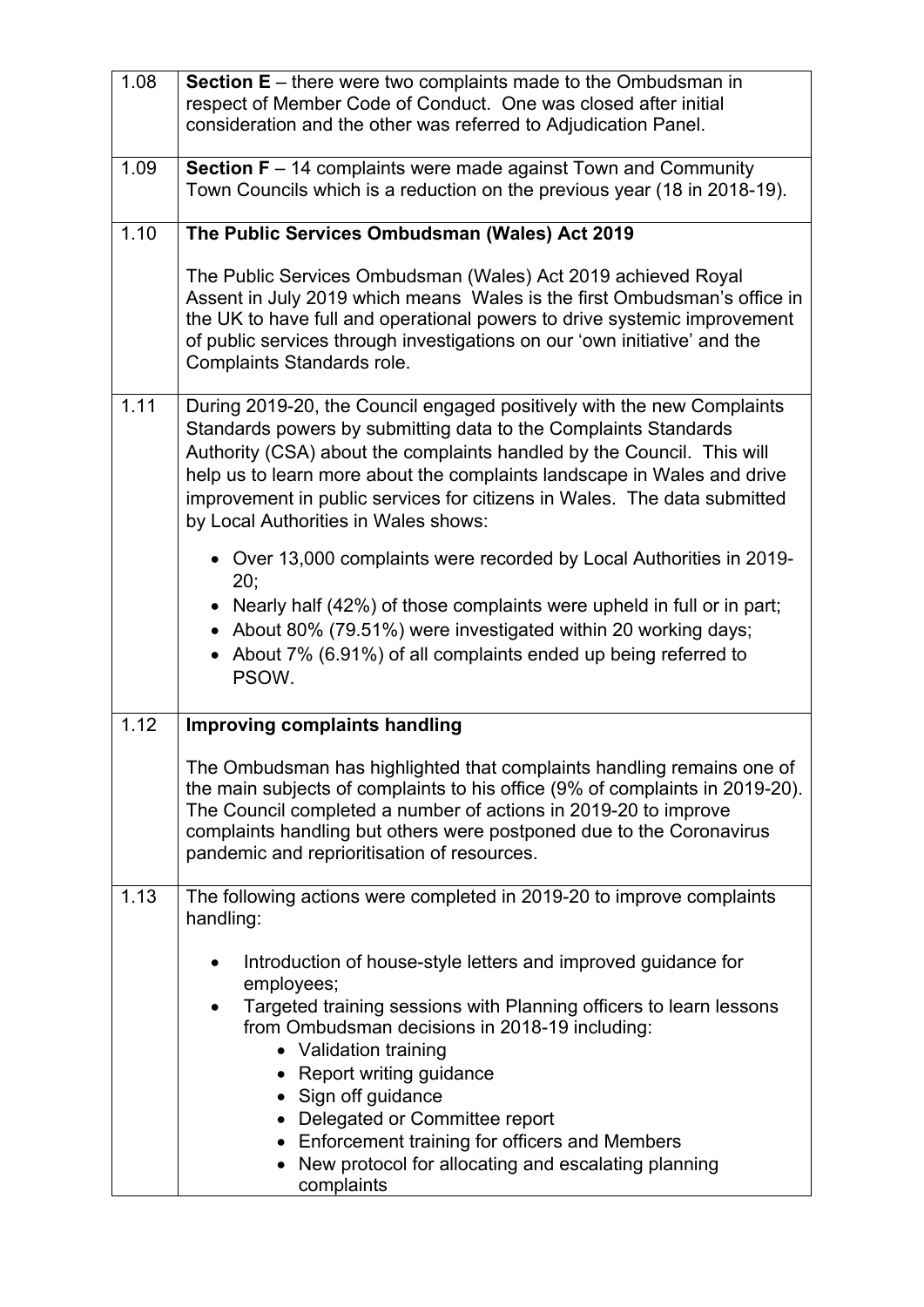|      | Working with Councils from across Wales and the Ombudsman to<br>$\bullet$<br>collectively record complaints data which may be used to drive<br>improvement in public services for citizens in Wales.                                                                                                                                                                                                                |
|------|---------------------------------------------------------------------------------------------------------------------------------------------------------------------------------------------------------------------------------------------------------------------------------------------------------------------------------------------------------------------------------------------------------------------|
| 1.14 | The following actions will be taken forward in 2020-21 to further improve<br>complaints handling:                                                                                                                                                                                                                                                                                                                   |
|      | Training of key officers by the Customer Standards Authority in<br>January 2021 to support and enhance complaint handling<br>throughout the Council by considering best practice from multiple<br>sectors from around the world;<br>A programme of workforce training delivered by the Corporate<br>$\bullet$<br>Training Unit to support all officers across the organisation to<br>effectively handle complaints; |
|      | Training for Town and Community Councils to promote awareness<br>$\bullet$<br>and the importance of the Code of Conduct where there is evidence<br>of conflict between its members to help reset the boundaries of<br>behaviour for its Members.                                                                                                                                                                    |
| 1.15 | <b>Complaints policy</b>                                                                                                                                                                                                                                                                                                                                                                                            |
|      |                                                                                                                                                                                                                                                                                                                                                                                                                     |
|      | The Council's policy for dealing with complaints was introduced in 2012. A<br>review is required in response to the Customer Standards Authority model<br>to provide basic standards, a common language and a set of principles to<br>underpin how complaints are handled throughout public services in Wales.<br>The review will include:                                                                          |
|      | A review of practices and procedures to ensure they comply with<br>$\bullet$<br>the model for public services in Wales;                                                                                                                                                                                                                                                                                             |
|      | A review of the system used to record complaints to ensure it is                                                                                                                                                                                                                                                                                                                                                    |
|      | appropriate;<br>Implementation of a new policy by the end of 2020-21 to comply<br>$\bullet$<br>with Section 38 of The Public Services Ombudsman (Wales) Act<br>2019;                                                                                                                                                                                                                                                |

| 2.00 | <b>RESOURCE IMPLICATIONS</b> |
|------|------------------------------|
| 2.01 | None.                        |

| 3.00 | <b>IMPACT ASSESSMENT AND RISK MANAGEMENT</b>                                                                                                                                                                                                                                                                                                                                                                                                                                                                          |
|------|-----------------------------------------------------------------------------------------------------------------------------------------------------------------------------------------------------------------------------------------------------------------------------------------------------------------------------------------------------------------------------------------------------------------------------------------------------------------------------------------------------------------------|
| 3.01 | This report provides details of the annual performance of the Council in<br>relation to complaints against services which were received and<br>investigated by the Public Services Ombudsman for Wales. At this point<br>there are no proposed changes or actions and as such no impact or risks<br>have been identified. Subject to approval by Cabinet of recommendation 3<br>of this report, as part of the review of the Council's complaints procedure a<br>full integrated impact assessment will be conducted. |